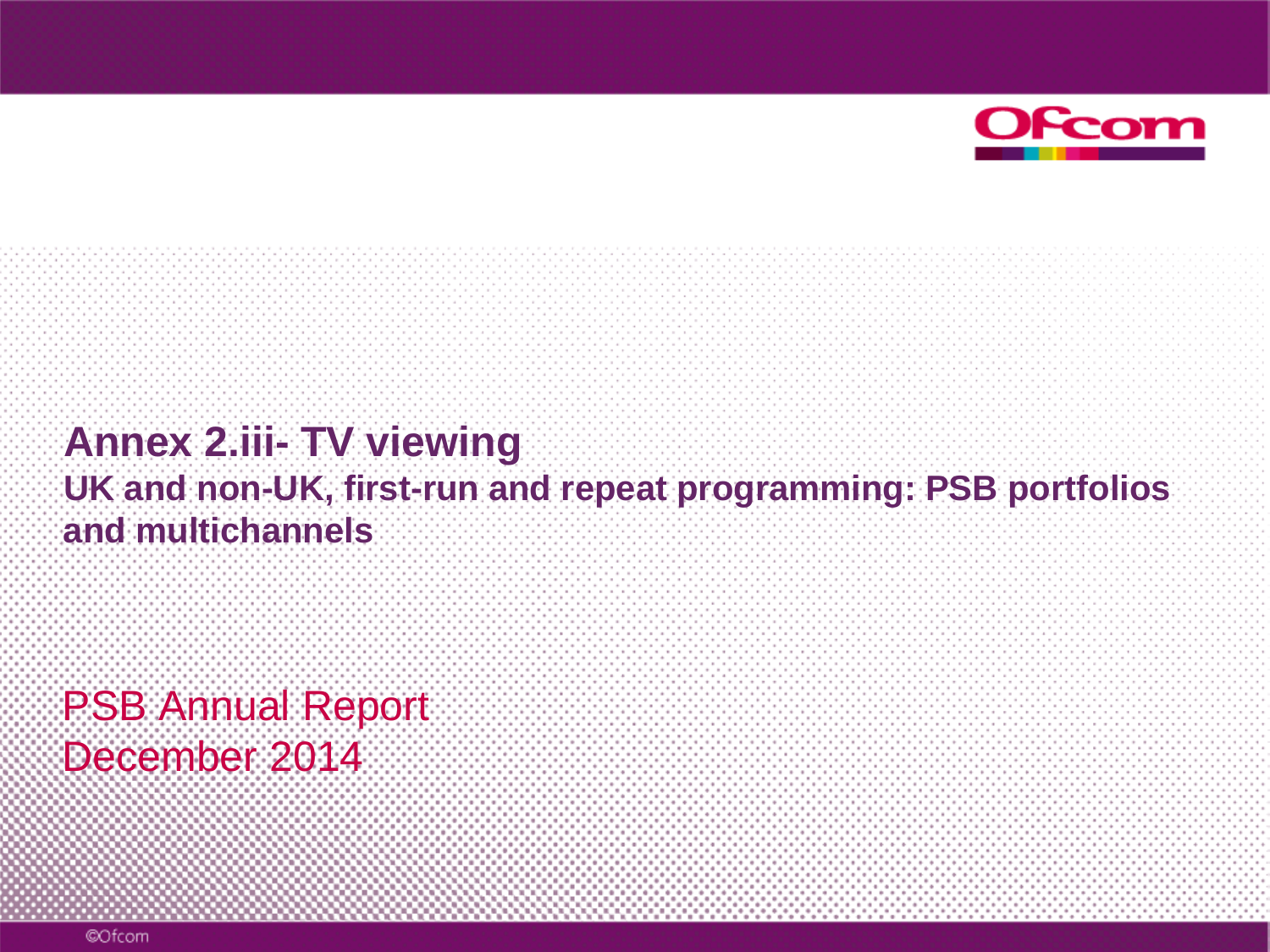

- **Background**
- Definitions: channel groups
- Methodology
- Summary all groups
- BBC portfolio group
- Channel 4 portfolio group
- All other multichannel group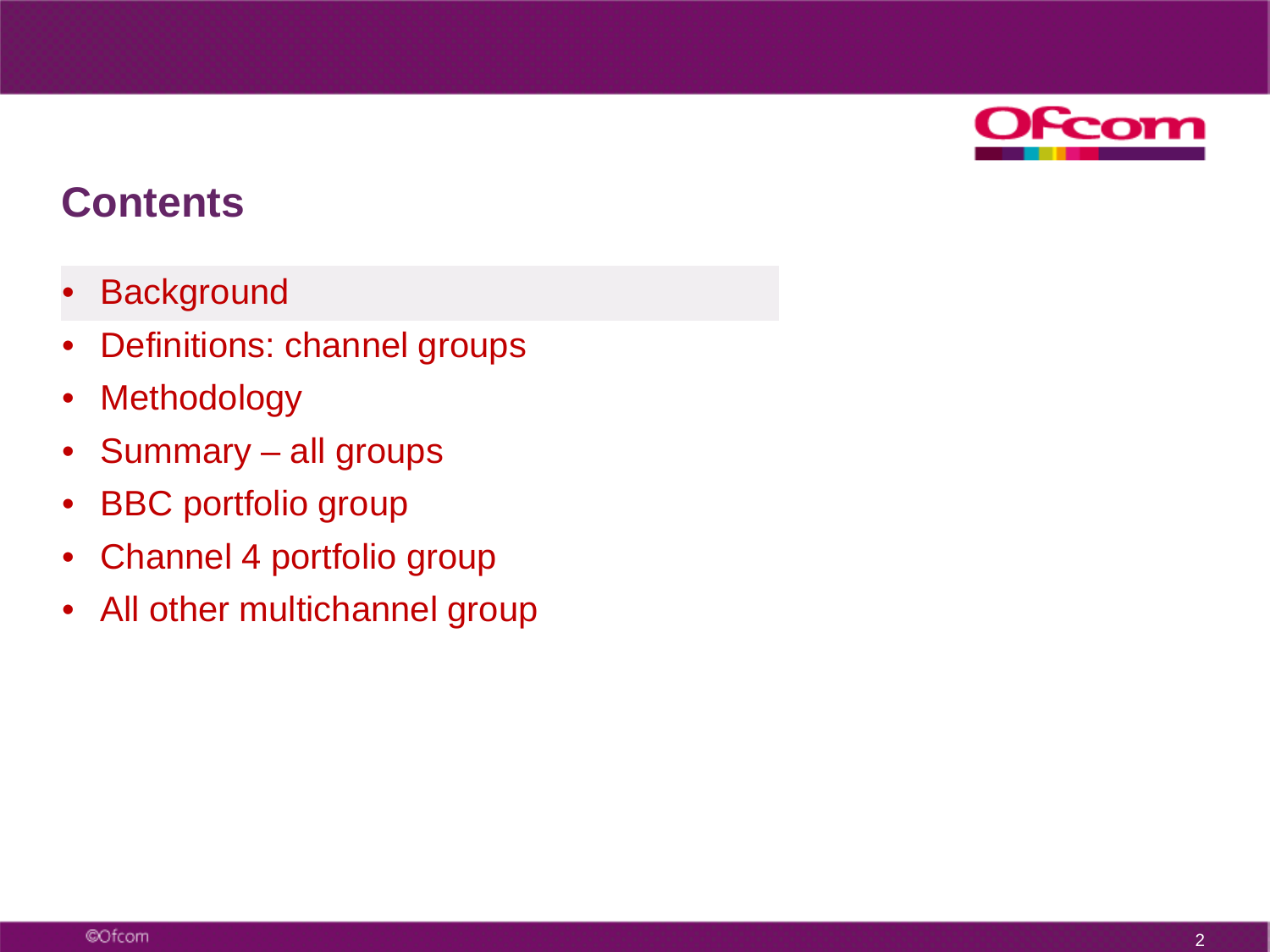

## **Background**

- This document provides bespoke analysis of viewing data provided by the Broadcasters' Audience Research Board (BARB). The analysis was undertaken by Attentional Ltd, a registered BARB Bureau.
- Attentional maintain a database of BARB programme data, and add to this a number of additional information fields that are not available from standard BARB datasets. These include repeat markings (based on listings data from a number of sources) and country of origin data, based on production company information. This allows BARB viewing data to be combined with custom fields to provide more in-depth analysis of UK broadcast output.
- This annex explores the provision of UK broadcast content among non-main PSB channels. It focuses on three groups; the BBC and Channel 4 portfolio of channels and all other remaining multichannels (including ITV and Channel 5 portfolio channels alongside all other broadcasters such as BSkyB and UKTV).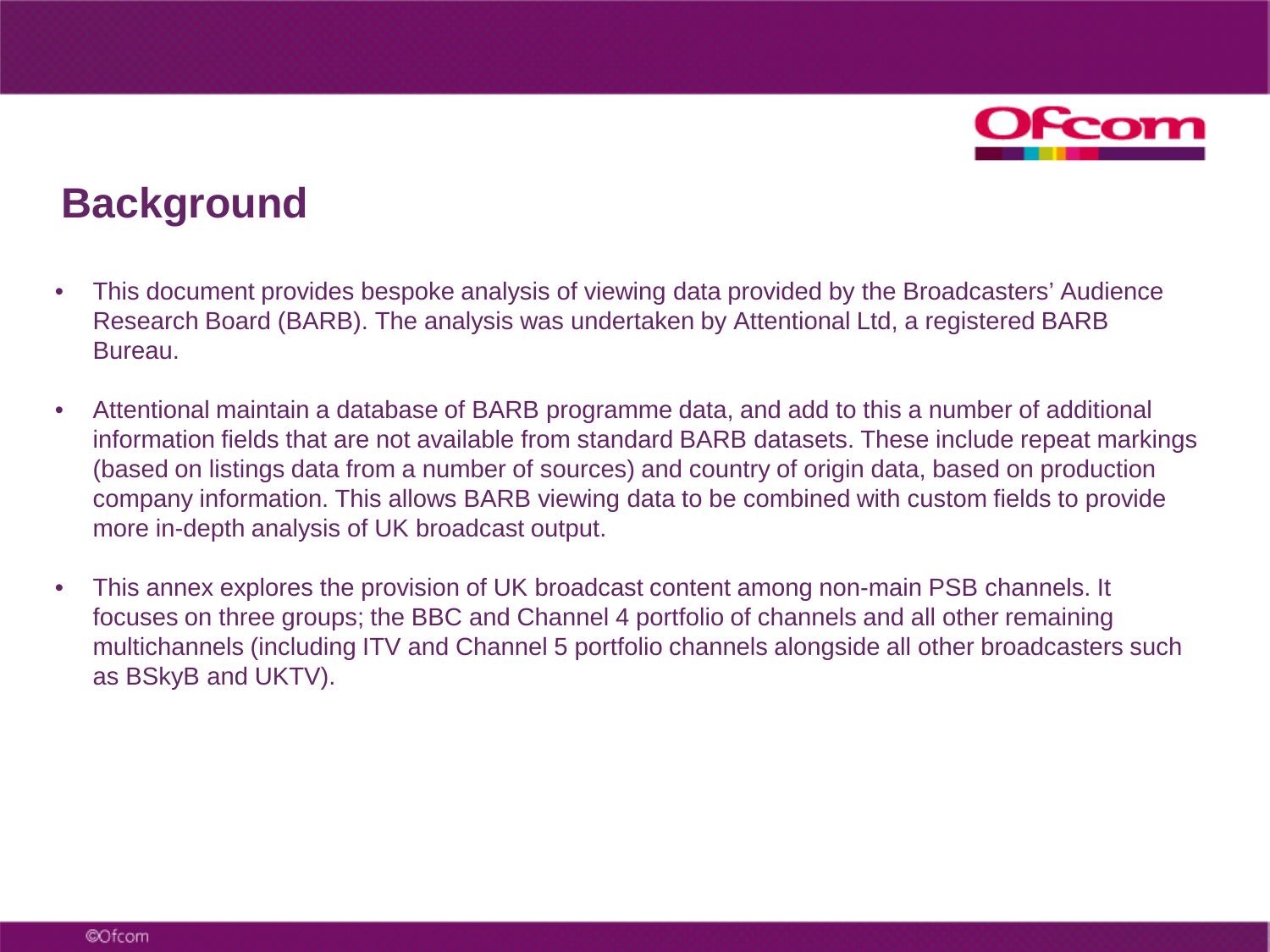

- **Background**
- Definitions: channel groups
- **Methodology**
- Summary all groups
- BBC portfolio group
- Channel 4 portfolio group
- All other multichannel group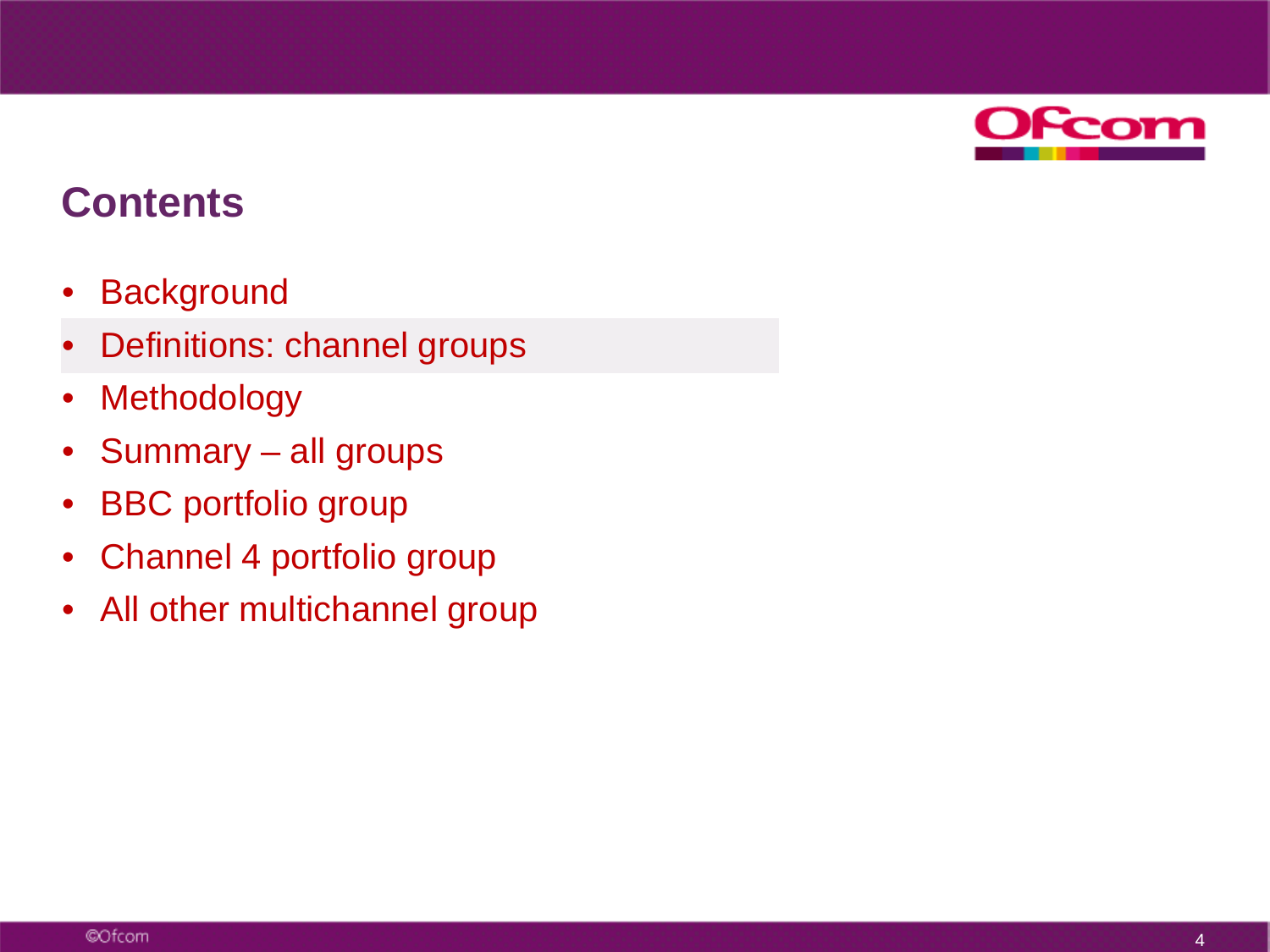

## **Definitions: Channel groups used in top 100 programmes**

|                  | BBC portfolio channels Channel 4 portfolio channels All Other multichannels |                                                                                                          |
|------------------|-----------------------------------------------------------------------------|----------------------------------------------------------------------------------------------------------|
| <b>BBC Three</b> | Channel 4+1                                                                 | $ITV+1$                                                                                                  |
| <b>BBC Four</b>  | E4                                                                          | ITV <sub>2</sub>                                                                                         |
| <b>BBC HD</b>    | $E4+1$                                                                      | $ITV2+1$                                                                                                 |
| <b>CBeebies</b>  | More4                                                                       | ITV3                                                                                                     |
| <b>CBBC</b>      | More4+1                                                                     | $ITV3+1$                                                                                                 |
|                  | Film4                                                                       | ITV4                                                                                                     |
|                  | $Film4+1$                                                                   | $ITV4+1$                                                                                                 |
|                  | 4Music                                                                      | <b>CITV</b>                                                                                              |
|                  | 4seven                                                                      | Channel 5+1                                                                                              |
|                  |                                                                             | $5*$                                                                                                     |
|                  |                                                                             | $5*+1$                                                                                                   |
|                  |                                                                             | 5 USA                                                                                                    |
|                  |                                                                             | <b>5USA+1</b>                                                                                            |
|                  |                                                                             | All other multichannel stations excluding Sky<br>Sports channels, BT Sport channels and sports<br>genres |

Channels include HD variants where applicable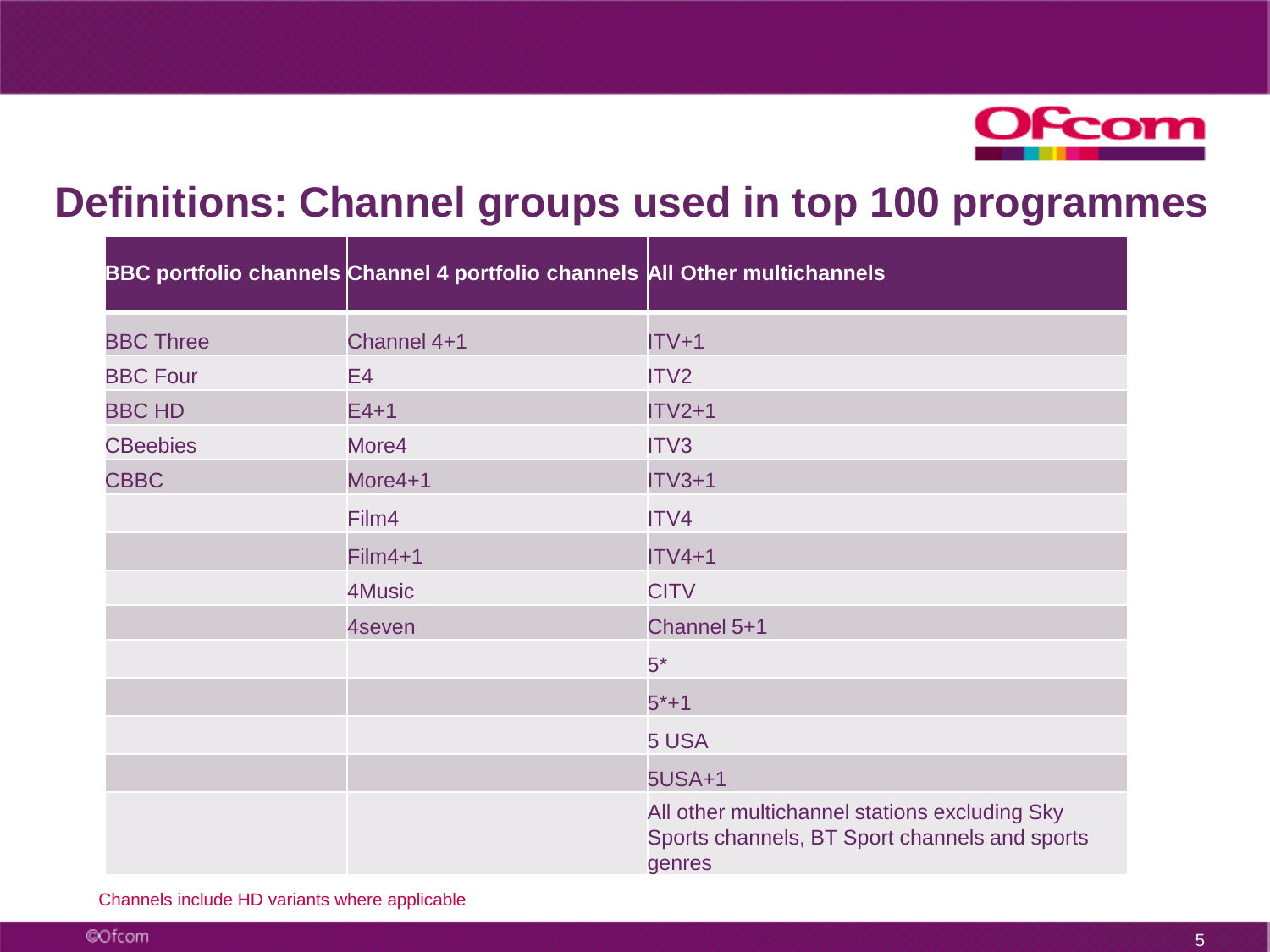

- Background
- Definitions: channel groups
- **Methodology**
- Summary all groups
- BBC portfolio group
- Channel 4 portfolio group
- All other multichannel group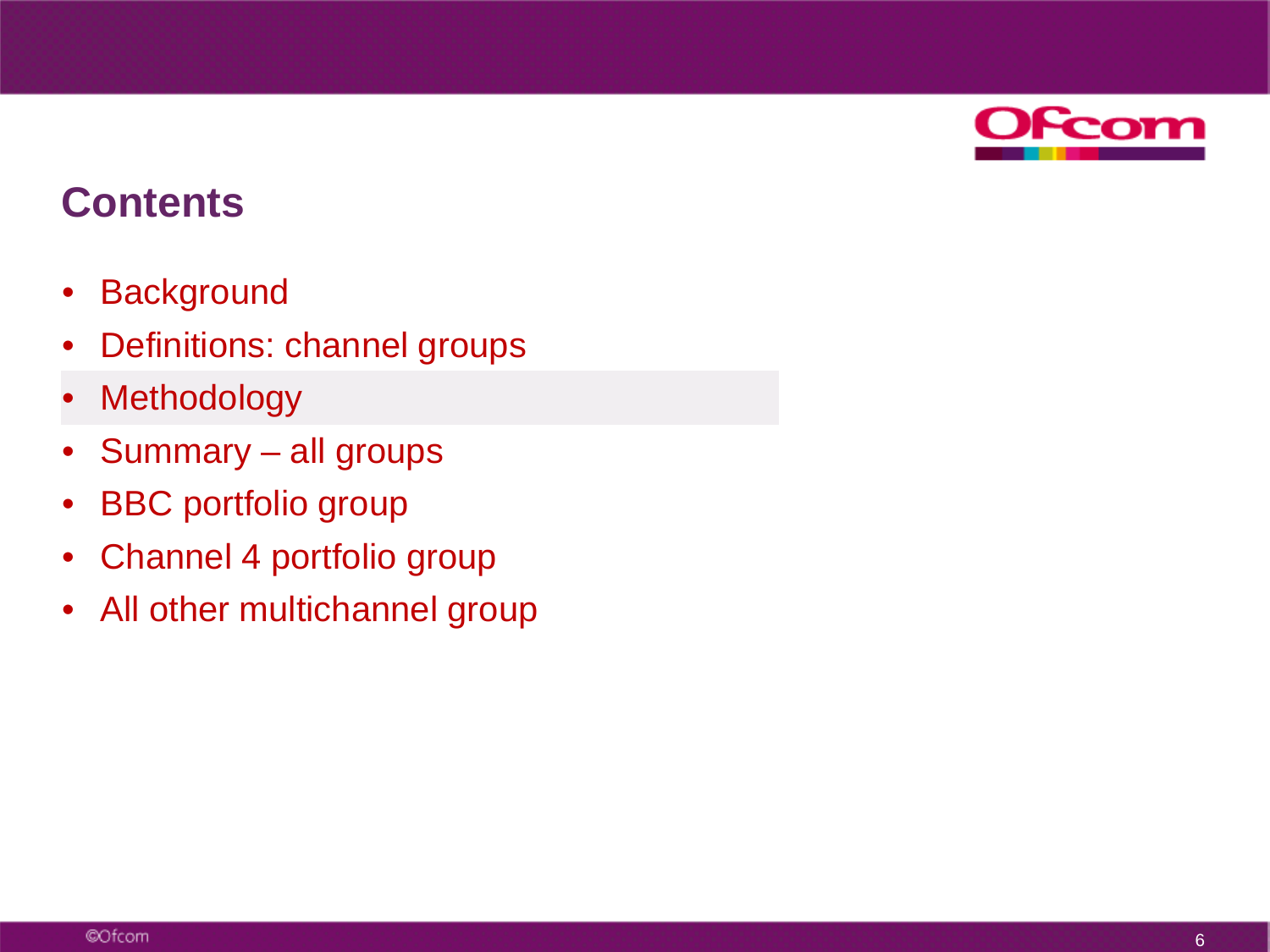

## **Top 100 programmes – Channel groups methodology**

- A top 100 programmes list (based on the single best performing episode of a programme title) was created for each channel group chosen for this analysis. The top 100 programmes are based on the group as a whole rather than each channel individually. Data covers the period of 2013 only.
- The BBC portfolio group was based on channels BBC Three, BBC Four, BBC HD, CBBC and CBeebies.
- The Channel 4 portfolio group was based on Channel 4+1, E4, E4+1, More4, More4+1, 4seven, and 4Music.
- All other remaining channels, excluding the main five PSB channels and sports channels, were included in the multichannel data to create a top 100 for "everything else".
- The channels that have contributed to the top 100 programmes for each of the three groups are then detailed in each chart.

Note: BARB viewing data includes viewing to any HD channel variants.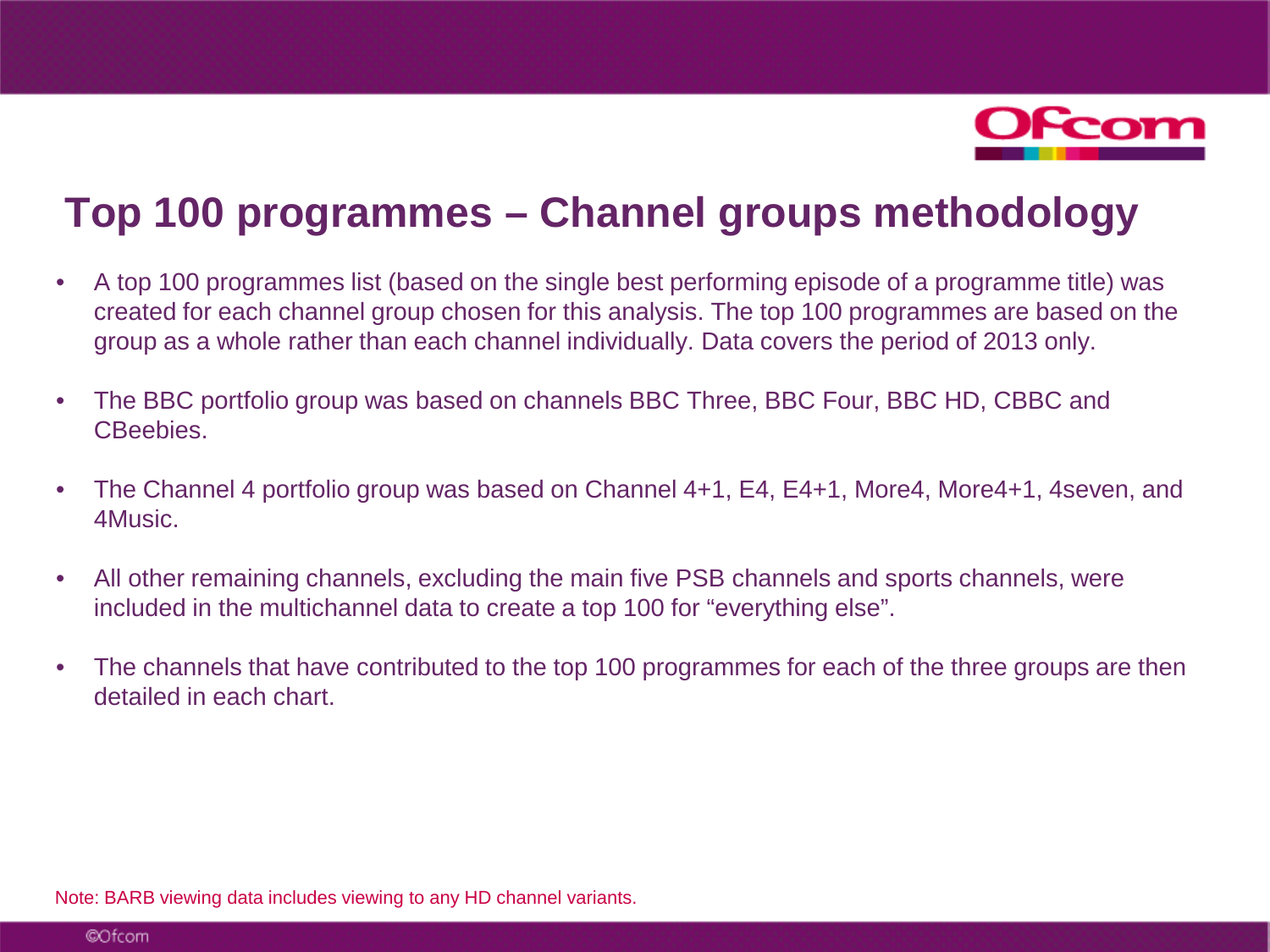

## **Top 100 programmes – reporting methodology**

- Within each group, channels and their +1s (where applicable) were output as individual channels.
- Top 100s were selected by audience (000s) and highest transmission per unique title.
- Charts covering the three groups show the percentage output hours (net programme duration) vs the percentage of viewing (viewer hours: Duration x Audience 000s) classified by whether the programme is new or a repeat transmission and whether it is of UK or non-UK origin.
- Charts for the individual groups show the breakdown outlined above for the group as a whole, and then follows this with a further breakdown to show the contribution from each channel.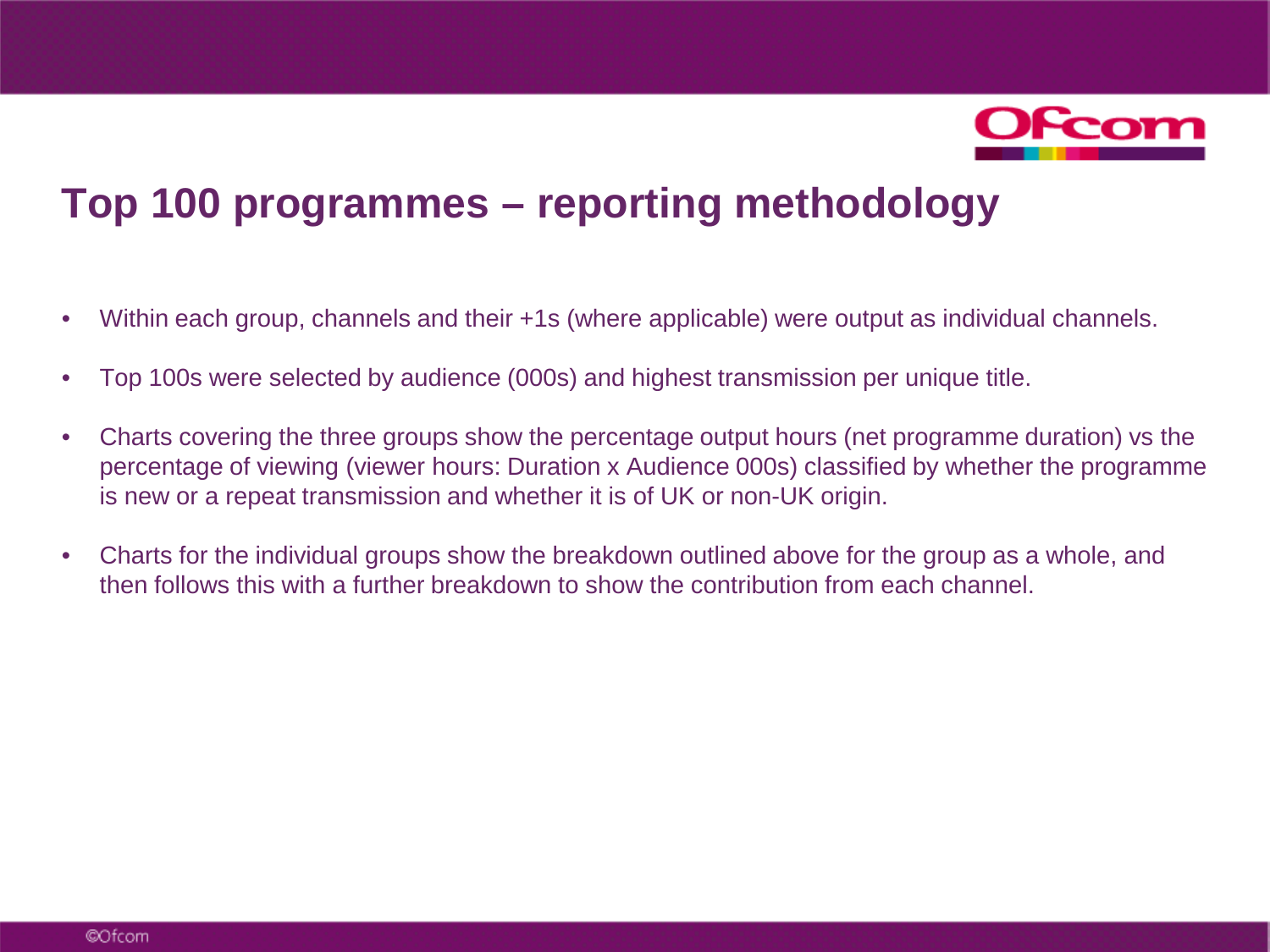

- Background
- Definitions: channel groups
- **Methodology**
- Summary all groups
- BBC portfolio group
- Channel 4 portfolio group
- All other multichannel group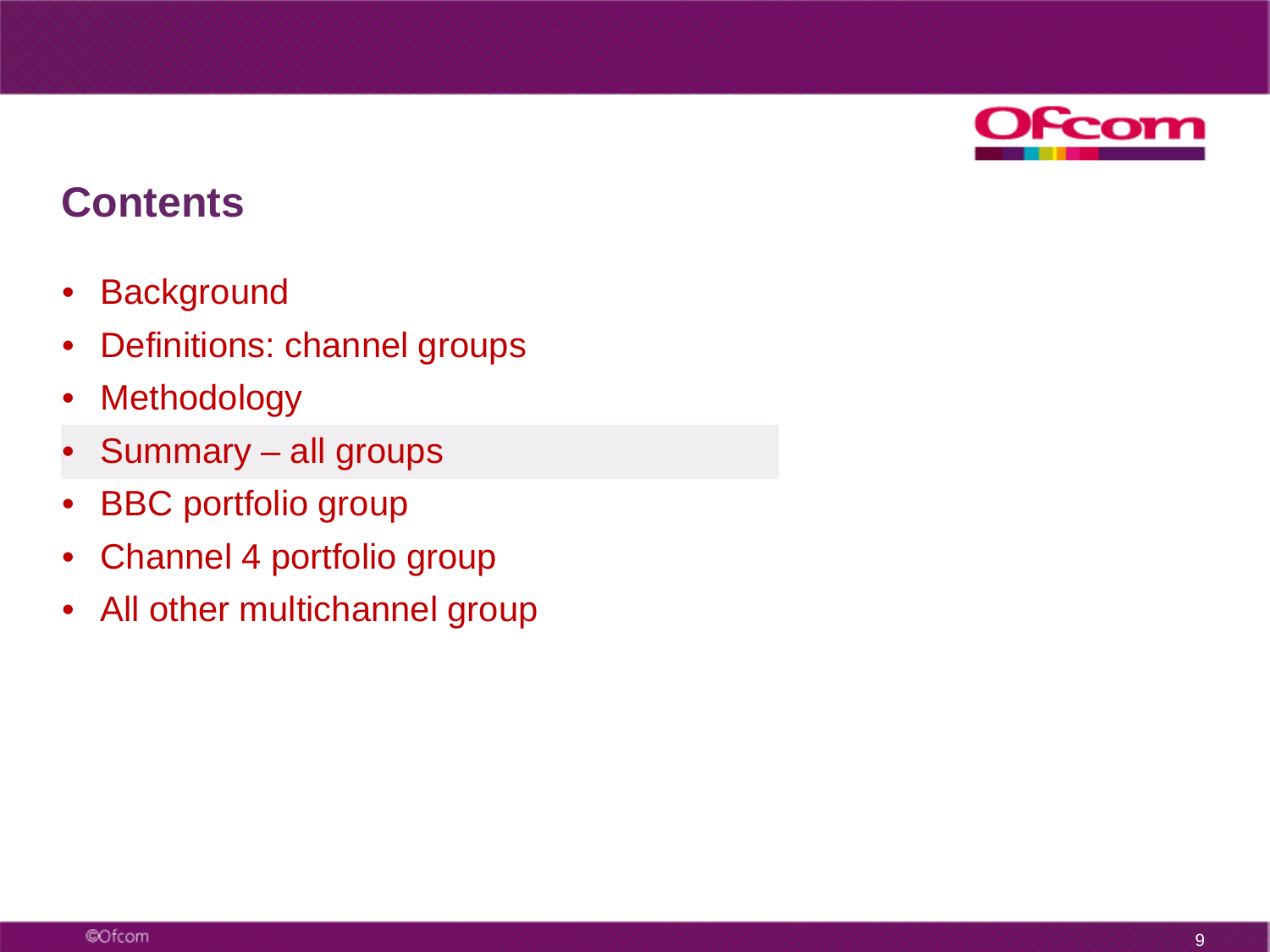

#### **Summary – BBC and Channel 4 groups and multichannels**

- Based on the top 100 programmes for each group, the BBC channels had around double the proportion of first-run UK transmissions across the whole day (40% of output hours) compared with both the Channel 4 or multichannel group (Figure 1). This was followed by non-UK repeats comprising 39% of total output hours across the group. Viewing to these types of programming was almost equally split with first-run UK programmes generating 41% of viewing and non-UK repeats generating a further 39% of viewing. Total UK programming (first-run and repeats) accounted for 56% of output hours and yielded an equal proportion of viewing (56%).
- The multichannel group contained a greater proportion of first-run UK output hours among its top 100 most popular programmes (22%) than Channel 4 (16%). It also had the highest proportion of UK repeats transmissions (32%) and viewing (also 32%) of all the groups. Just behind the BBC group, total UK content represented 54% of output hours in the multichannel group but generated an equal amount of viewing share (56%) as the BBC group. The distribution between first-run and repeats is weighted towards UK repeats in this group (32% of hours and 32% of viewing) compared to the BBC group (16% of hours and 15% of viewing) (Figure 1).
- The Channel 4 group featured the highest proportion of non-UK repeat transmissions with over half (55%) of the output hours within the top 100 programmes dedicated to such programming. Non-UK repeats also accounted for the highest proportion of viewing among the Channel 4 group compared to the BBC and multichannel broadcaster groups at 53%. The proportion of UK repeats in both output and viewing hours is most similar to the BBC group while the distribution of first-run non-UK repeats hours and viewing in the Channel 4 group is comparable to the multichannel group. (Figure 1).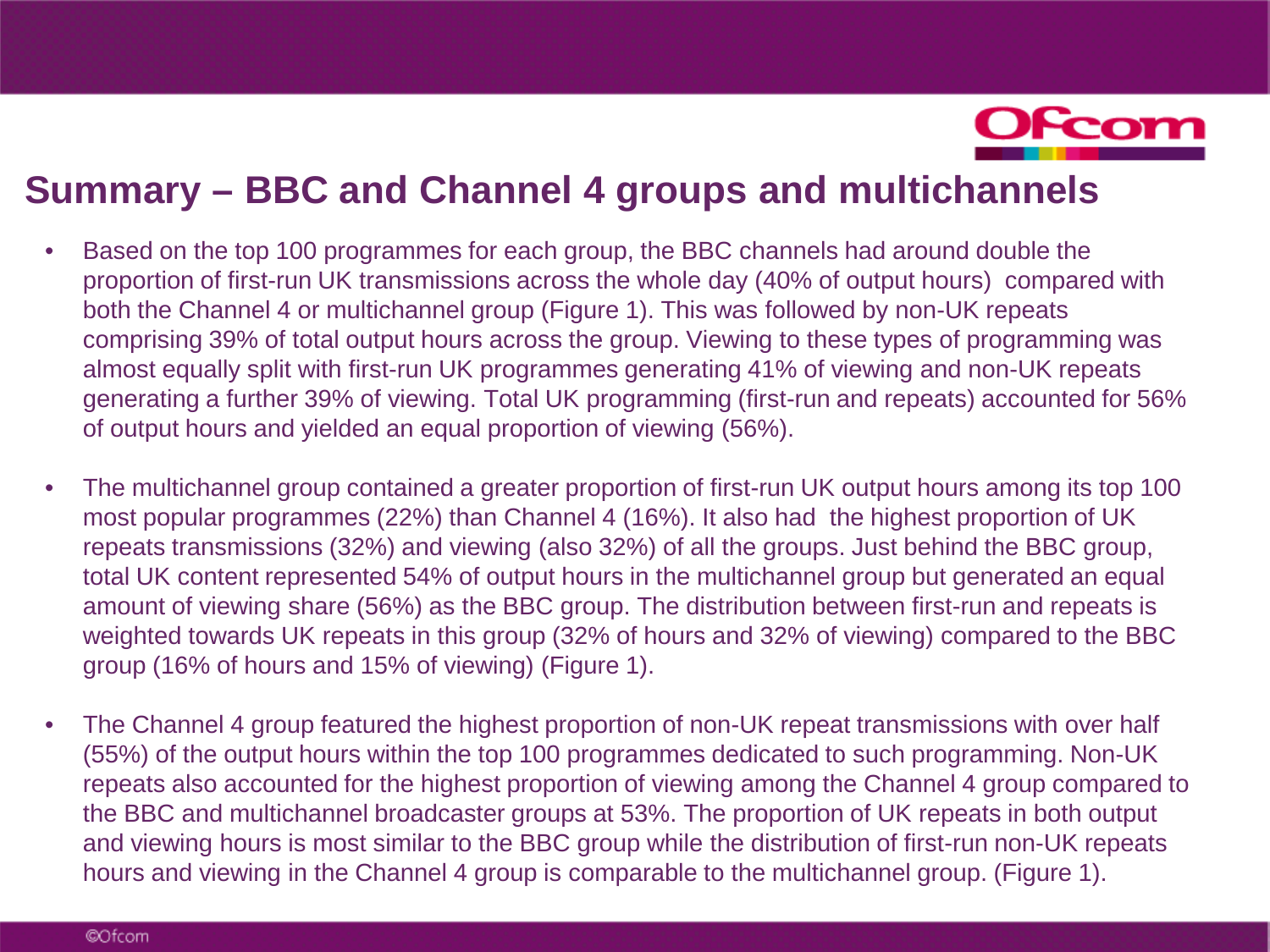## **Proportion of output and viewer hours by first-run <b>OFcom and repeats, top 100 programmes, all groups: all day**



Source: BARB/Attentional repeat, country of origin information fields, Individuals 4+, Network, all day Note: Data are based on the top 100 most popular episodes of programmes across each group of channels in 2013.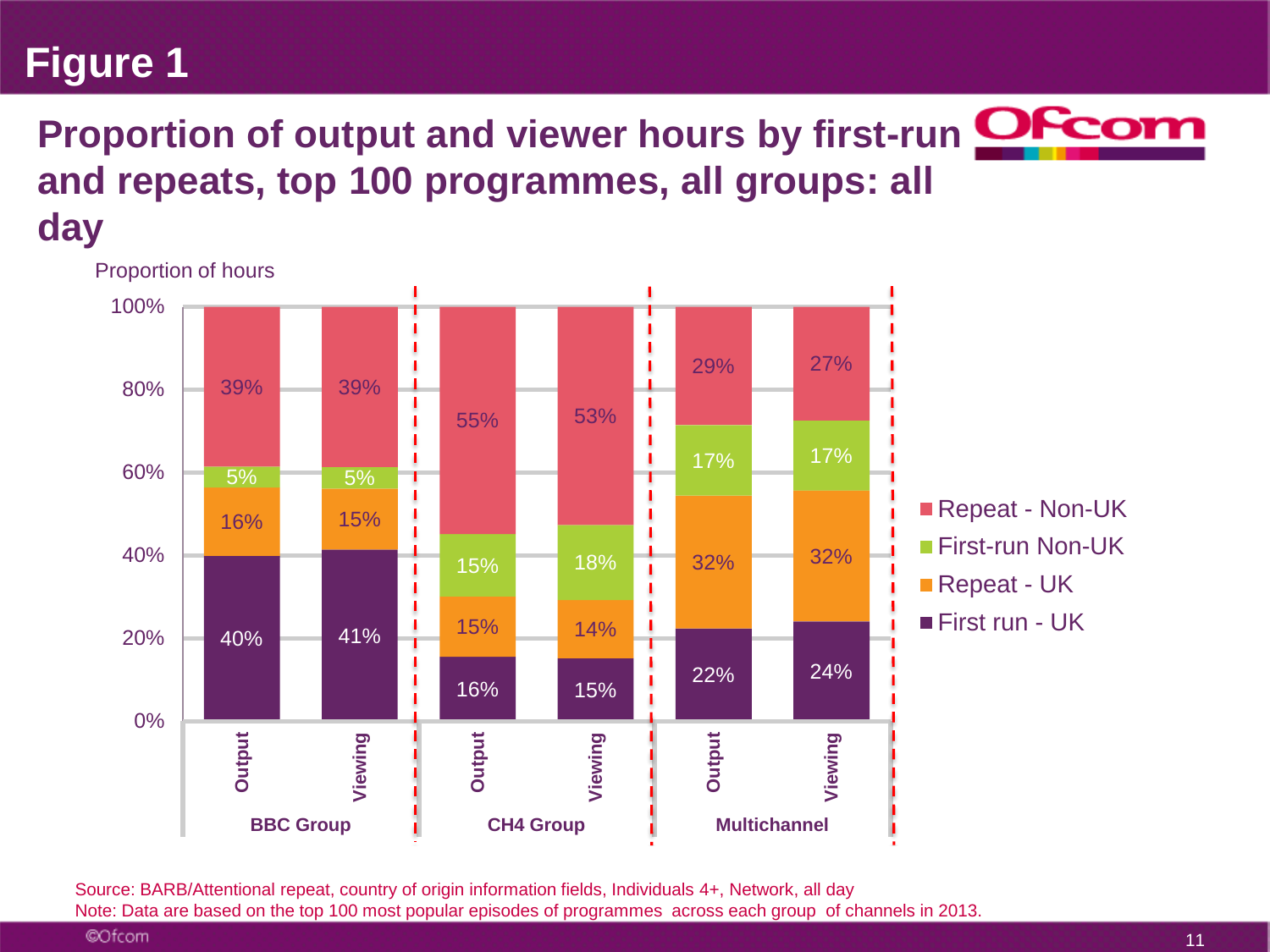## **Proportion of output and viewer hours by first-run <b>OFcot and repeats, top 100 programmes, all channel groups: peak time**



Source: BARB/Attentional repeat, country of origin information fields, Individuals 4+, Network, peak time (6pm-10:30pm). Note: Data are based on the top 100 most popular episodes of programmes across each group of channels in 2013.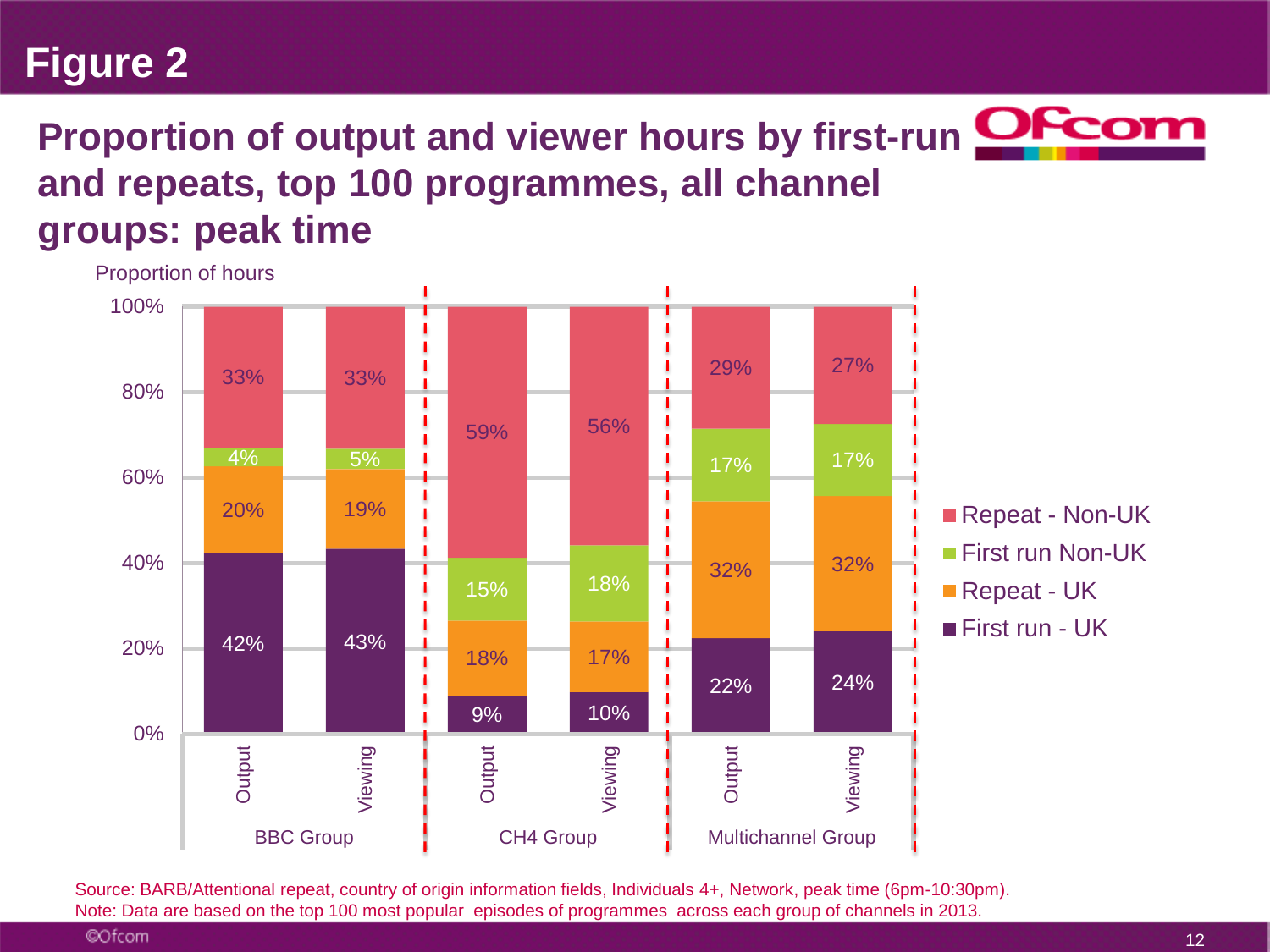

- Background
- Definitions: channel groups
- Methodology
- Summary all groups
- **BBC** portfolio group
- Channel 4 portfolio group
- All other multichannel group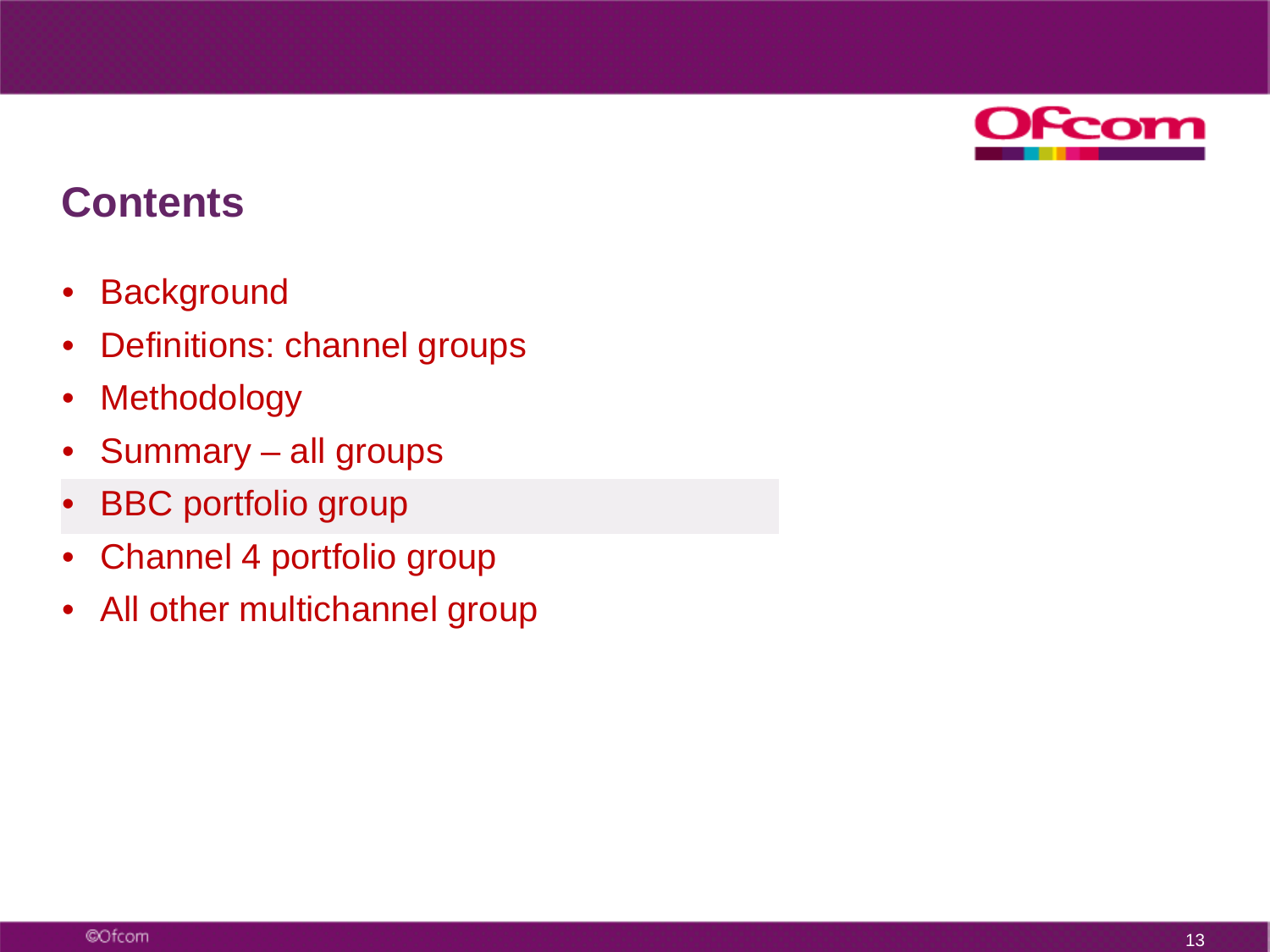## **BBC portfolio group**



- In both all-day and peak time viewing, UK made programmes (new and repeats) accounted for more than half of transmission time in the top 100 programmes across the BBC group of channels in 2013. It also accounted for the majority of viewing hours (Figures 3 and 4). Virtually all of the output and viewing hours were on BBC Three and BBC Four.
- The primary contributor to first-run UK content was BBC Four (20% of output which generated 20% of viewing) across the whole day. BBC Three accounted for 18% of output hours which yielded 20% of viewing. The 16% of UK repeats output across the BBC group was evenly distributed between BBC Three and BBC Four (8% each). The proportion of viewing generated from UK repeats on the channels were the same for both channels at 7% of viewing hours.
- BBC Three is notable for delivering 37% of the 39% of total output hours to non-UK repeats across the whole BBC group. It also delivered 37% of the 39% group viewing hours. Output and viewing hours to non-UK repeats constituted the majority of programming in the top 100 programmes of BBC Three.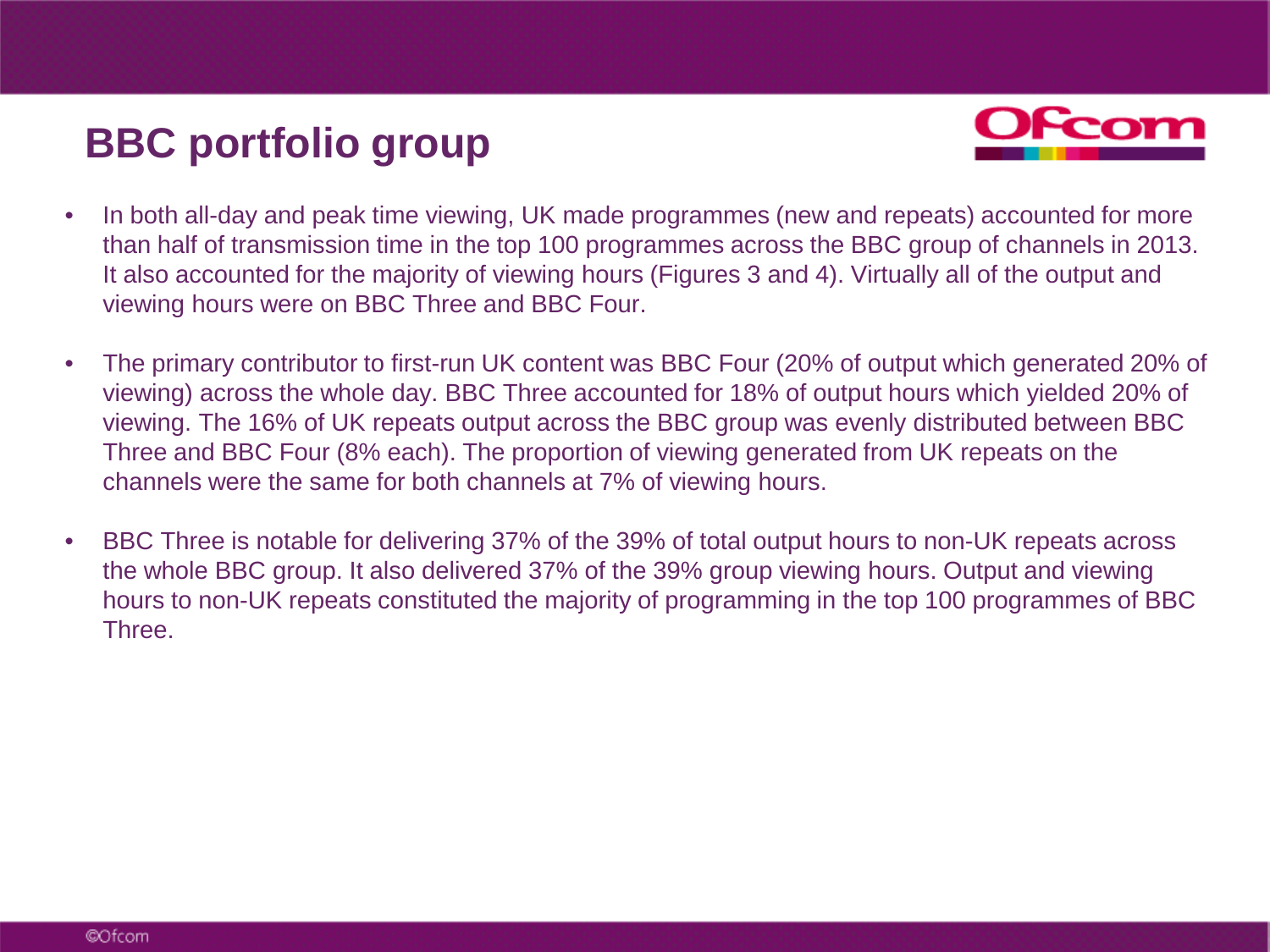**Proportion of output and viewer hours by first-run and repeats, BBC portfolio group top 100 programmes: all day**



Source: BARB/Attentional repeat, country of origin information fields, Individuals 4+, Network, all day

Note: Data are based on the top 100 most popular episodes of programmes across the whole BBC portfolio of channels in 2013, broken down by channel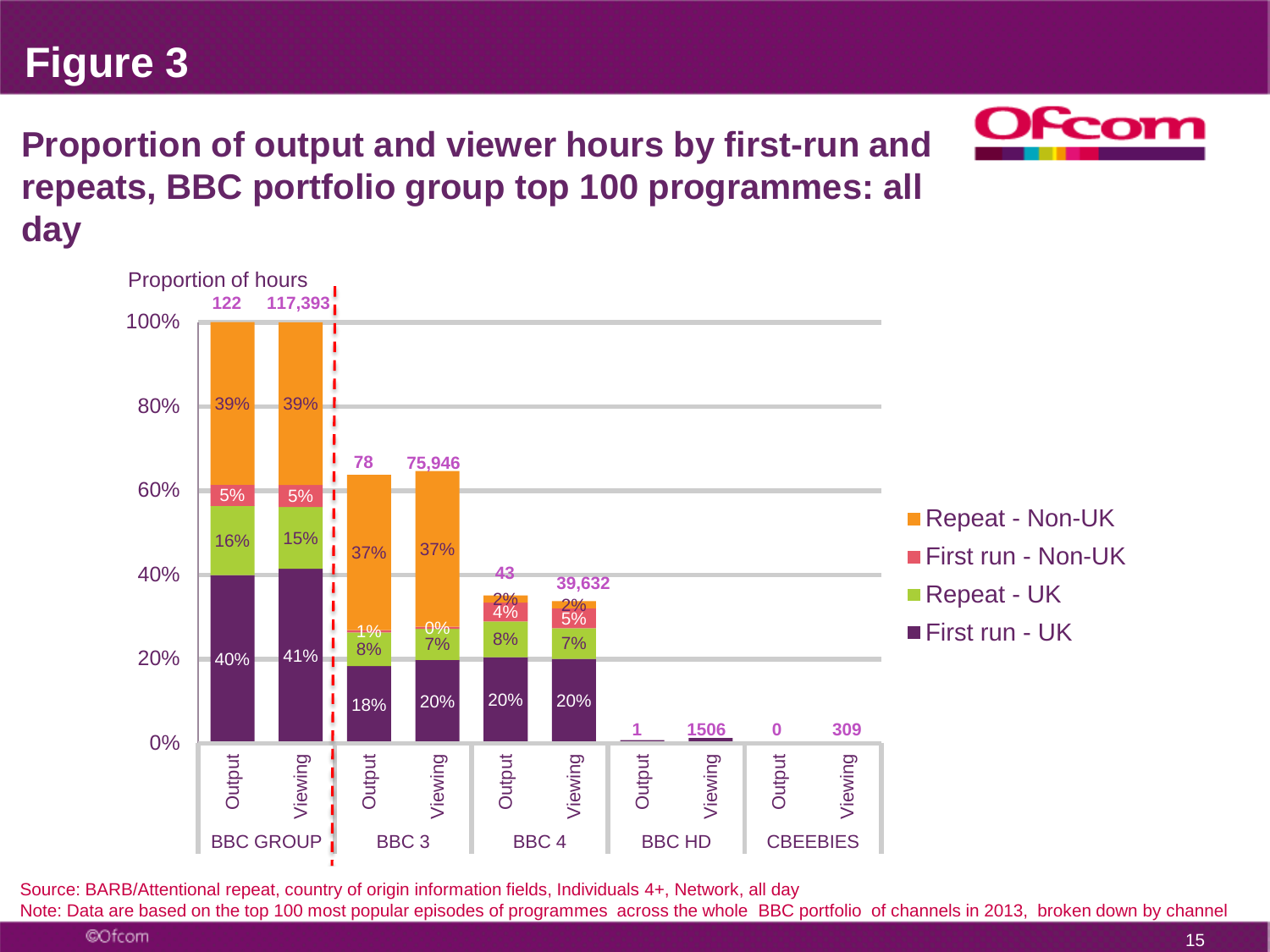

#### **Proportion of output and viewer hours by first-run and repeats, BBC portfolio group top 100 programmes: peak time**



Source: BARB/Attentional repeat, country of origin information fields, Individuals 4+, Network, peak time (6pm-10:30pm). Note: Data are based on the top 100 most popular episodes of programmes across the whole BBC portfolio of channels in 2013 and broken down by channel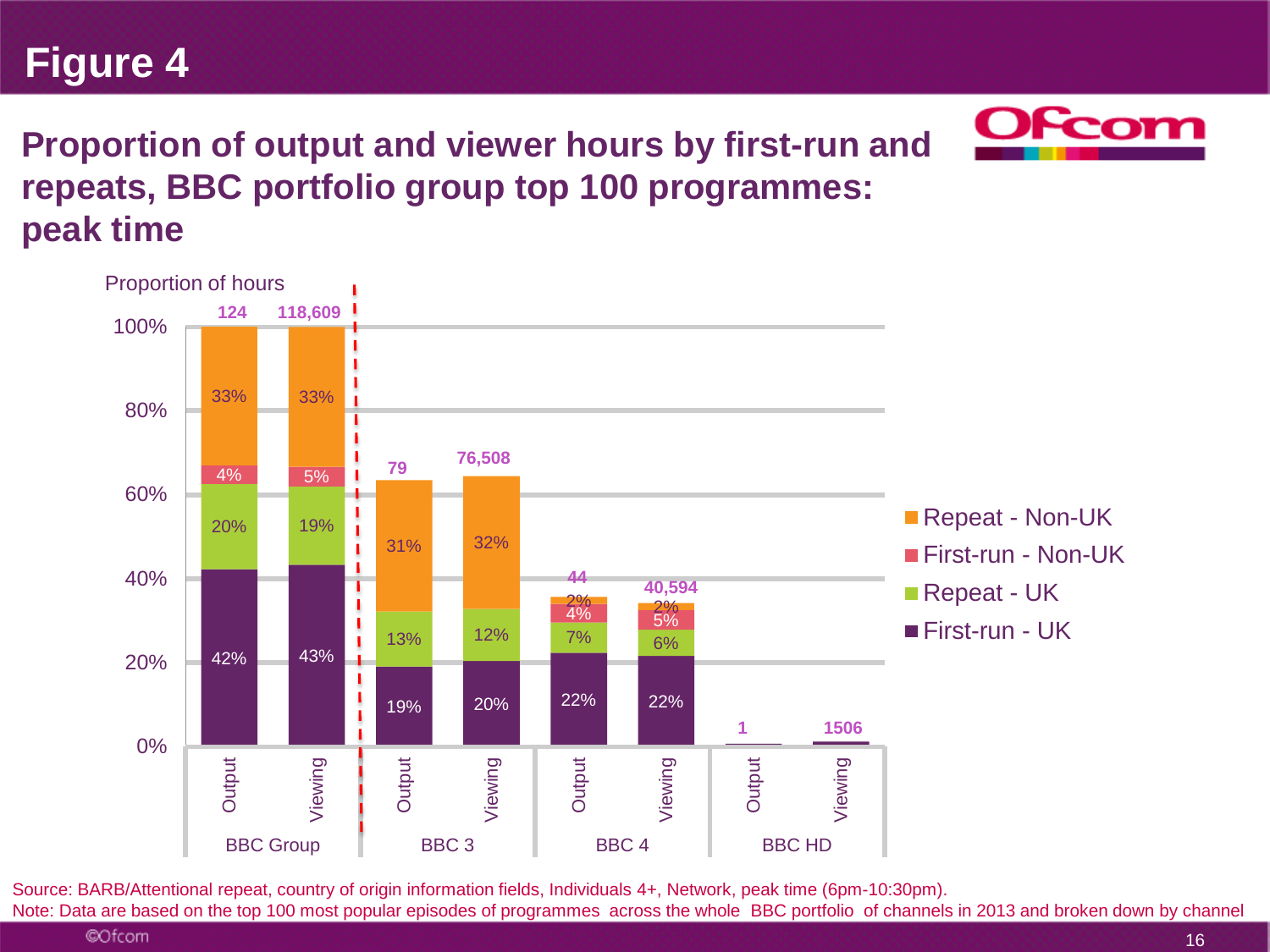

- Background
- Definitions: channel groups
- Methodology
- Summary all groups
- BBC portfolio group
- Channel 4 portfolio group
- All other multichannel group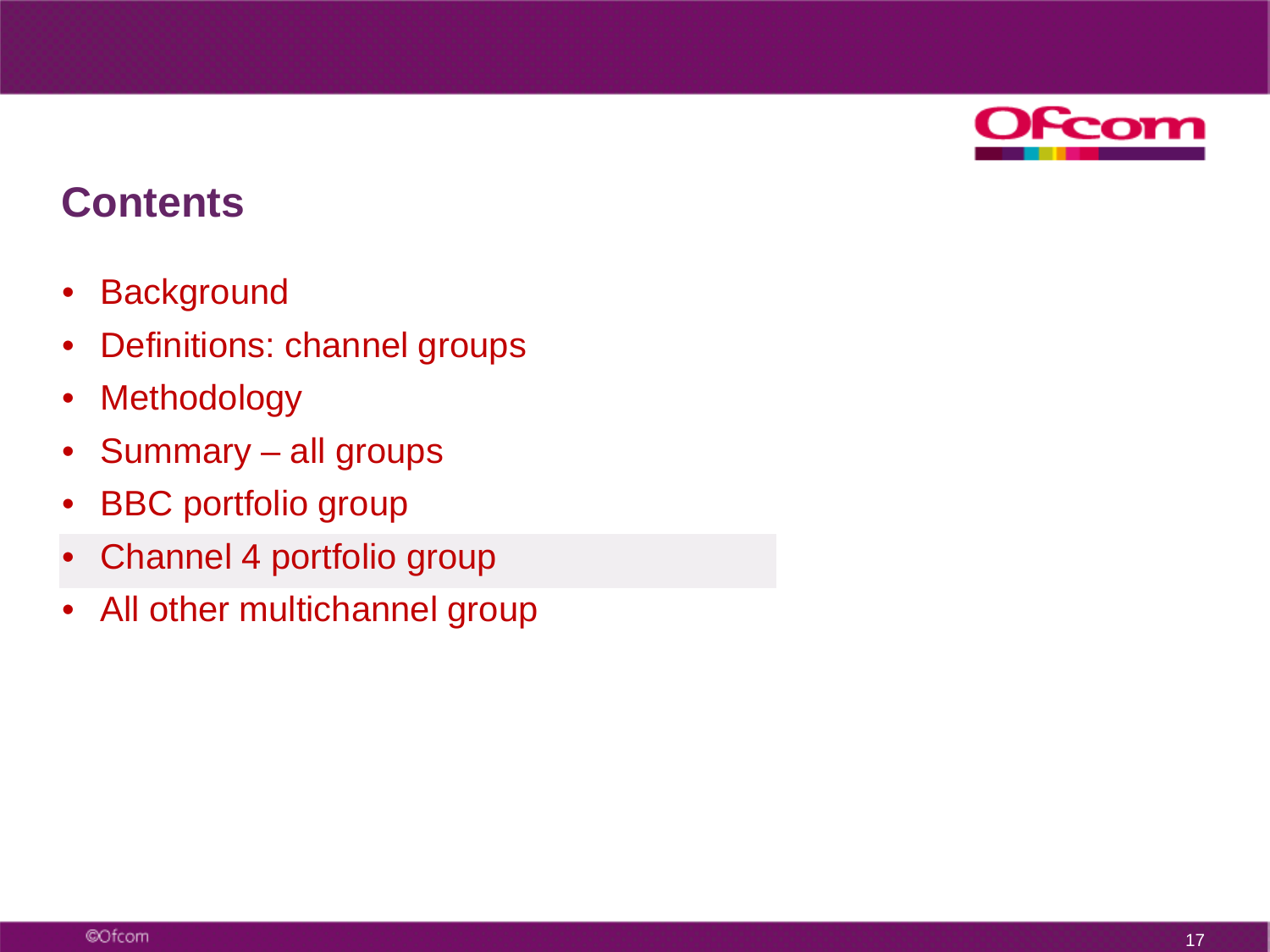

## **Channel 4 portfolio group**

- The top 100 programmes across the Channel 4 portfolio group were mainly on Film4 (56 of the most popular programmes were on the channel). Across the portfolio, programming primarily comprised non-UK repeats (55% of output hours and 53% of viewing) (Figure 5).
- Much of these were on Film4 (46% of output and 45% of viewing) which featured 35 non-UK repeat programmes in the top 100 most popular programme titles across the Channel 4 portfolio. The remainder of the hours and viewing to non-UK repeats were mainly on Channel 4+1 and E4.
- In peak time, the proportion of output hours attributed to non-UK repeats in the top 100 programmes increased while first-run UK decreased with much of this shift attributed to Film4. A corresponding pattern can be seen in the viewing proportions generated by these types of programming. The proportion of first-run non-UK hours and viewing remained the same in all time and peak time while UK repeats increased marginally (Figure 6).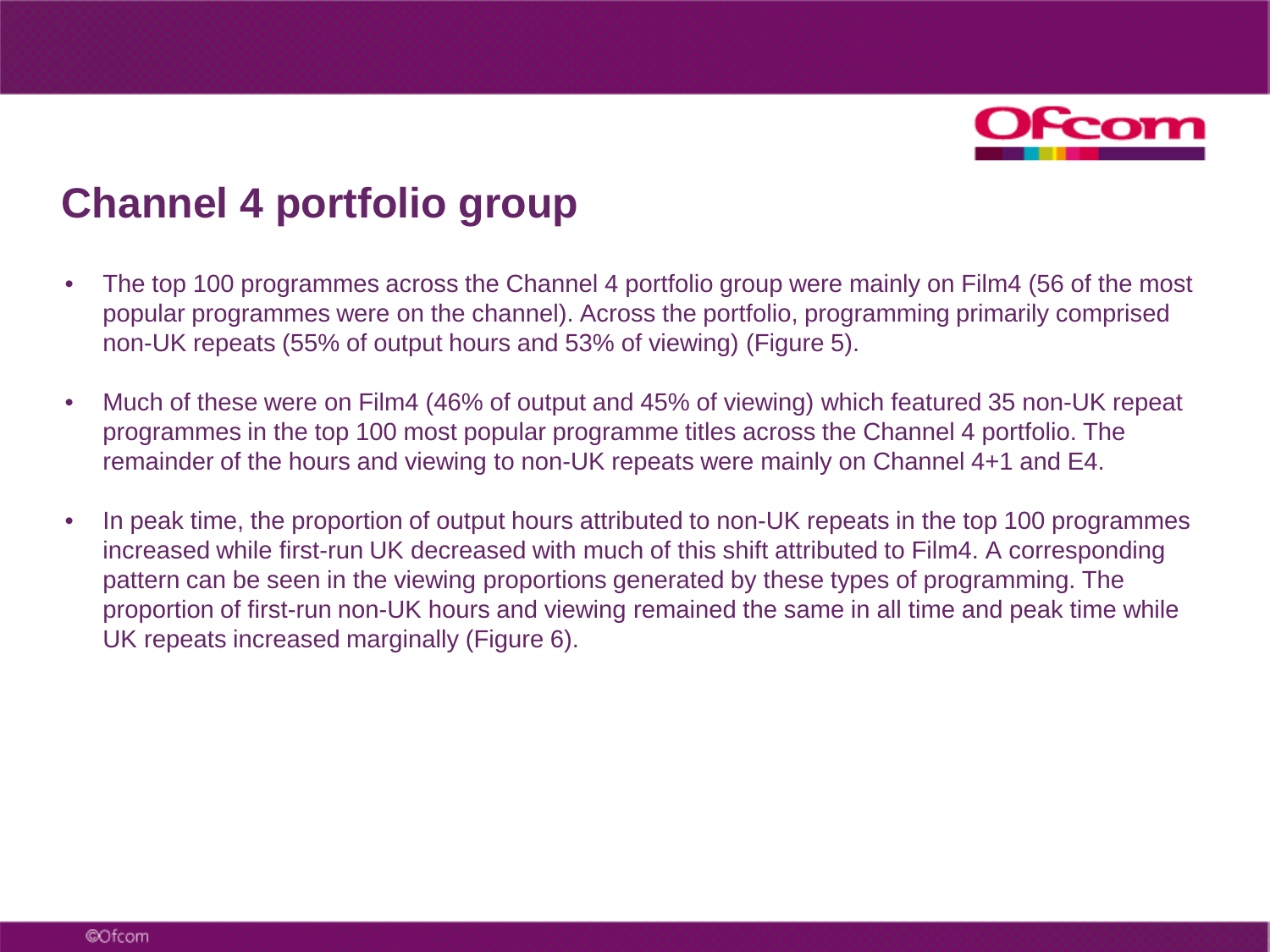#### Source: BARB/Attentional repeat, country of origin information fields, Individuals 4+, Network, all day.

Note: Data are based on the top 100 most popular episodes of programmes across the Channel 4 portfolio of channels in 2013 and broken down by channel

# **Figure 5**

## **Proportion of output and viewer hours by first-run and repeats, Channel 4 portfolio group top 100 programmes: all day**

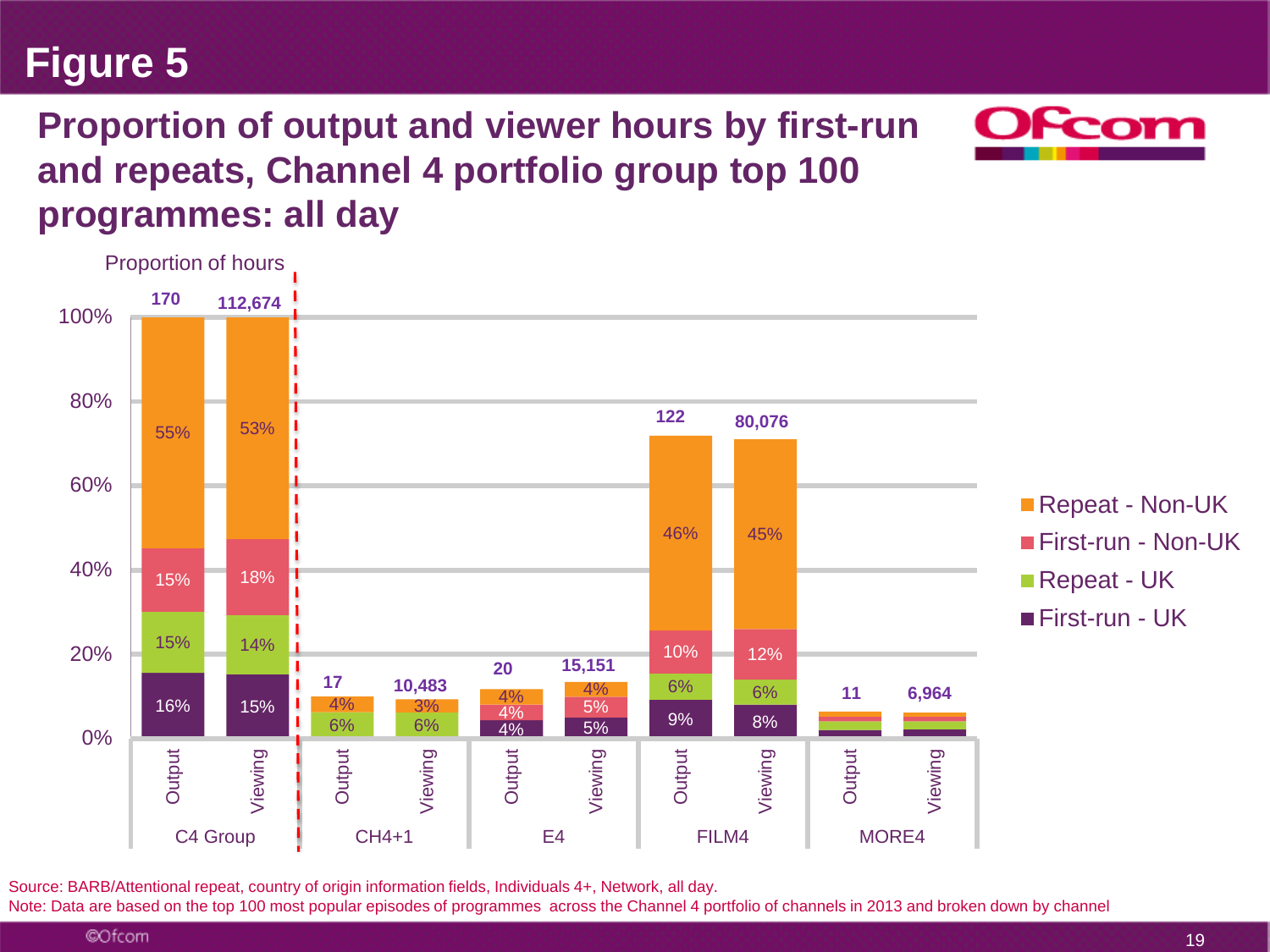## Proportion of output and viewer hours by first-run and **OFcot repeats, Channel 4 portfolio group top 100 programmes: peak time**



Source: BARB/Attentional repeat, country of origin information fields, Individuals 4+, Network, peak time (6pm-10:30pm). Note: Data are based on the top 100 most popular episodes of programmes across the Channel 4 portfolio of channels in 2013 and broken down by channel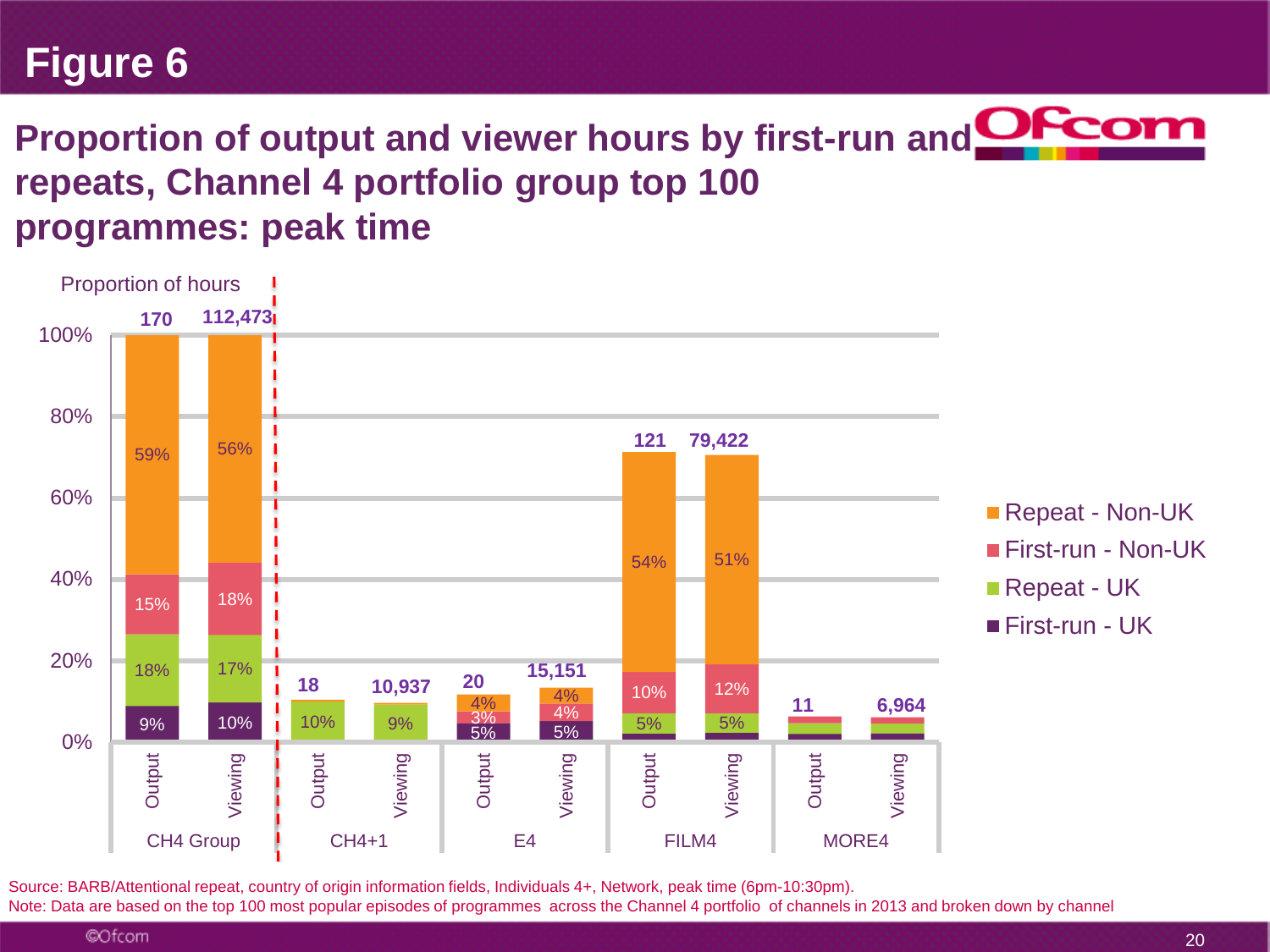

- Background
- Definitions: channel groups
- Methodology
- Summary all groups
- BBC portfolio group
- Channel 4 portfolio group
- All other multichannel group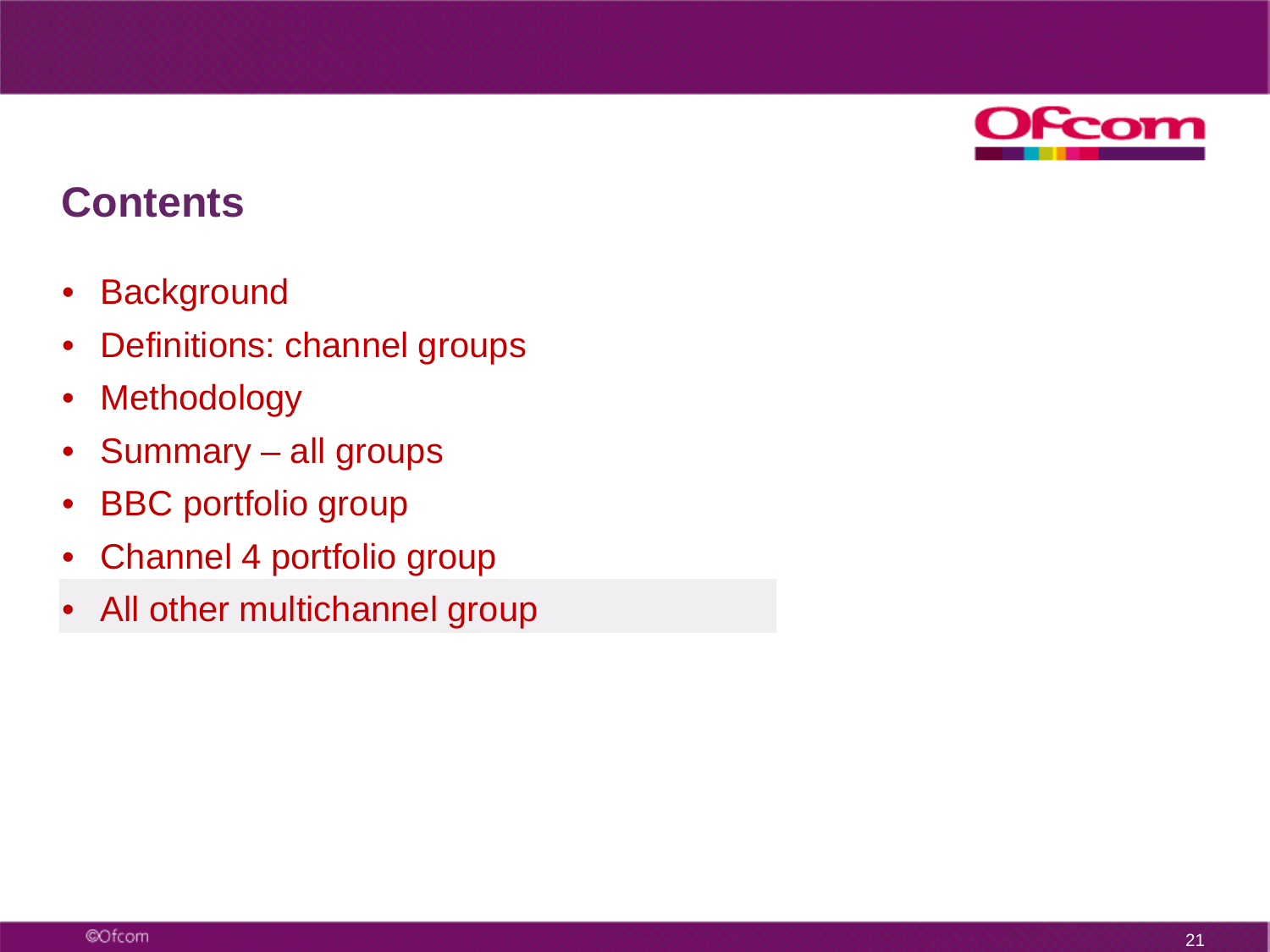## **Multichannels group**



- UK programming (new and repeats) accounted for more than 50% of output hours and viewing across the top 100 programmes to the multichannels group, in both all time and peak time. In terms of distribution, the greater proportion (31%) of output hours was to UK repeats across all time (with the remainder of 22% attributed to first-run UK programming) (Figure 7).
- By channel, the largest proportion of UK programming in the top 100 was provided by broadcasters ITV and Sky, with ITV2 and Sky 1 providing the highest proportion of first-run UK programming – 11% and 8% respectively in all time (Figure 7) and 11% and 10% in the peak time top 100 (Figure 8).
- ITV3 contributed two thirds (20%) of the total 31% share of UK repeats output among the total multichannel group in all time. In peak time 22% of UK repeat output was delivered by the channel, yielding 23% of the 32% of all viewing to the multichannel group (Figure 9).
- Sky Living and Sky Atlantic both made modest contributions to the top 100s, with all programmes being non-UK. Sky Living contributed 5% to first-run non-UK output in both all-day and peak time top 100 programmes.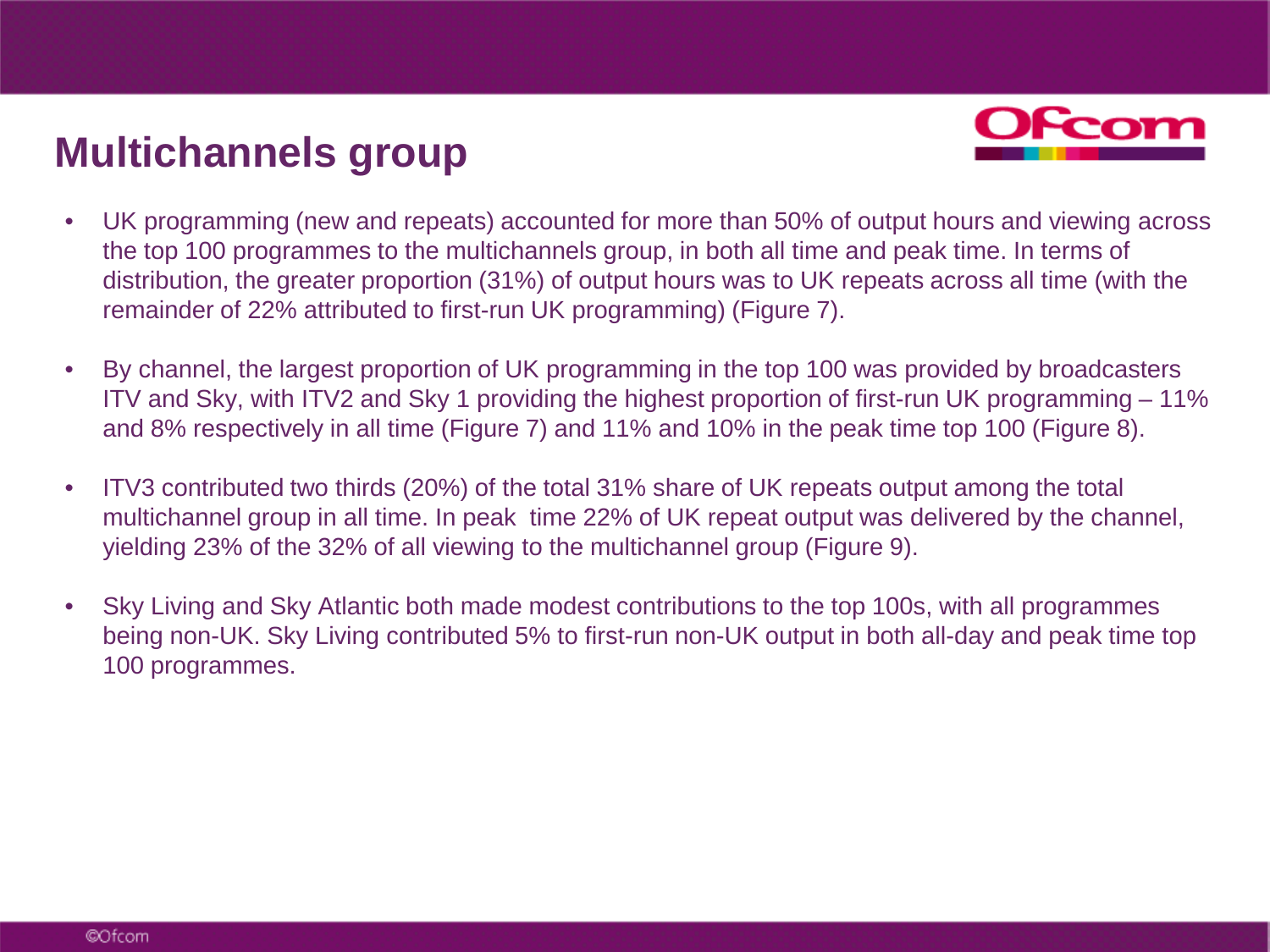## **Proportion of output and viewer hours by first-run and repeats, multichannel top 100 programmes: all day**



Source: BARB/Attentional repeat, country of origin information fields, Individuals 4+, Network, all day.

Note: Data are based on the top 100 most popular episodes of programmes across the whole group of multichannels in 2013 and broken down by channel

**Figure 7**

**Fcon**